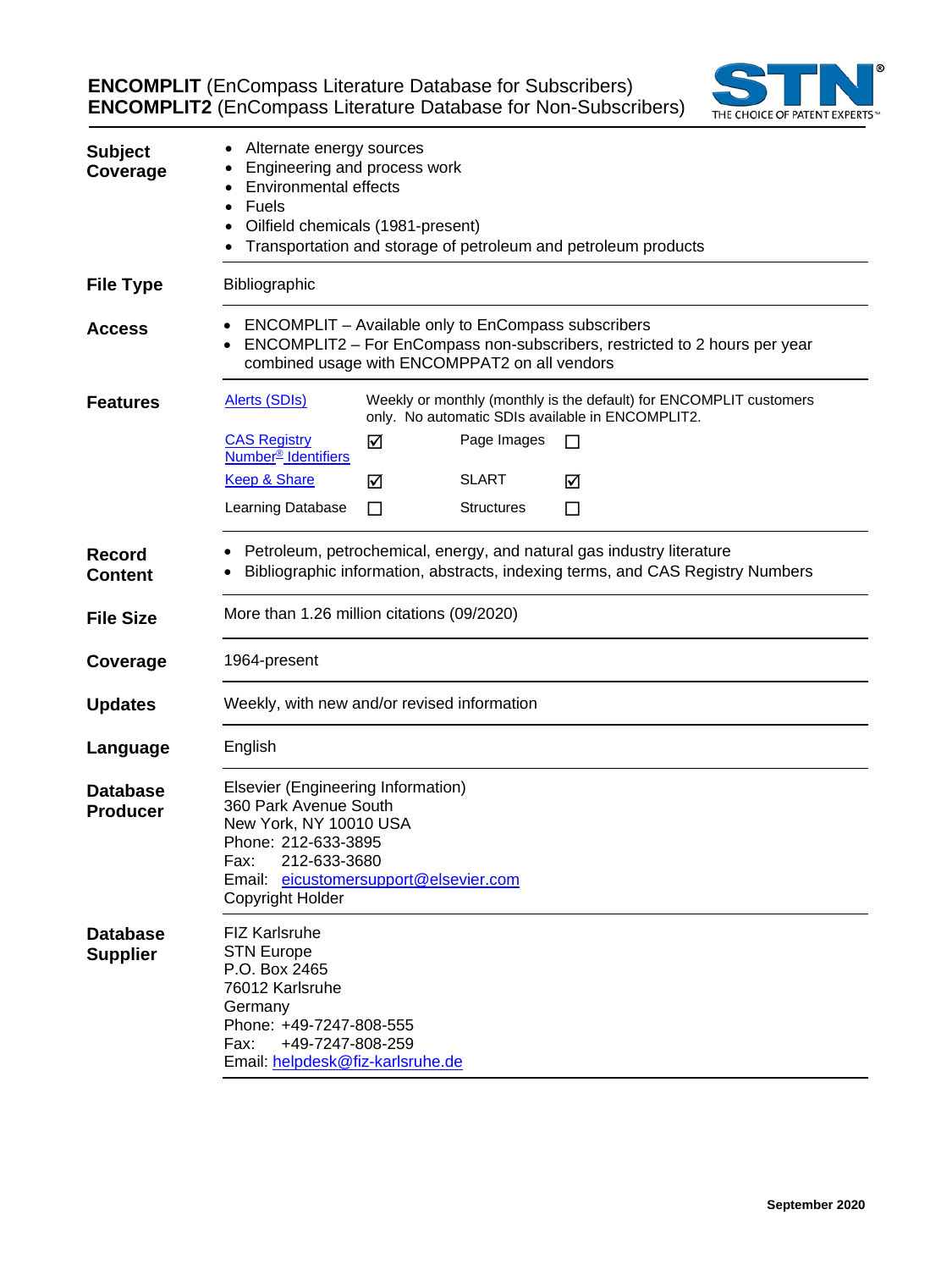| <b>Sources</b>   | • Aqualine Abstracts<br><b>British Maritime Technology Abstracts</b><br>$\bullet$<br><b>Chemical Abstracts</b><br>٠<br><b>Dissertation Abstracts</b><br>Gas Abstracts (ceased publication in 1999)<br>Government reports<br>Meeting papers<br><b>Petroleum Abstracts</b><br>$\bullet$<br>Technical journals<br>Trade magazines |                                                                                                                                                                                                                                                                                                                  |  |
|------------------|--------------------------------------------------------------------------------------------------------------------------------------------------------------------------------------------------------------------------------------------------------------------------------------------------------------------------------|------------------------------------------------------------------------------------------------------------------------------------------------------------------------------------------------------------------------------------------------------------------------------------------------------------------|--|
| <b>User Aids</b> | ٠<br><b>STNGUIDE</b>                                                                                                                                                                                                                                                                                                           | EnCompass Source Guide (available from the producer)<br>EnCompass Thesaurus (print) (available from the producer)<br>ENCOMPLIT/ENCOMPAT User Manual (available from the producer)<br>Online Helps (HELP DIRECTORY lists all help messages available)<br>Technical Indexer's Manual (available from the producer) |  |
| <b>Clusters</b>  | ALLBIB<br><b>AUTHORS</b><br><b>CASRNS</b><br><b>CHEMISTRY</b><br><b>CORPSOURCE</b>                                                                                                                                                                                                                                             | <b>ENGINEERING</b><br>ENVIRONMENT<br><b>FUELS</b><br>$\bullet$<br><b>GEOSCIENCE</b><br>PETROLEUM<br><b>STN Database Clusters information:</b><br>http://www.stn-<br>international.com/en/customersupport/customer-<br>support#cluster+%7C+subjects+%7C+features                                                  |  |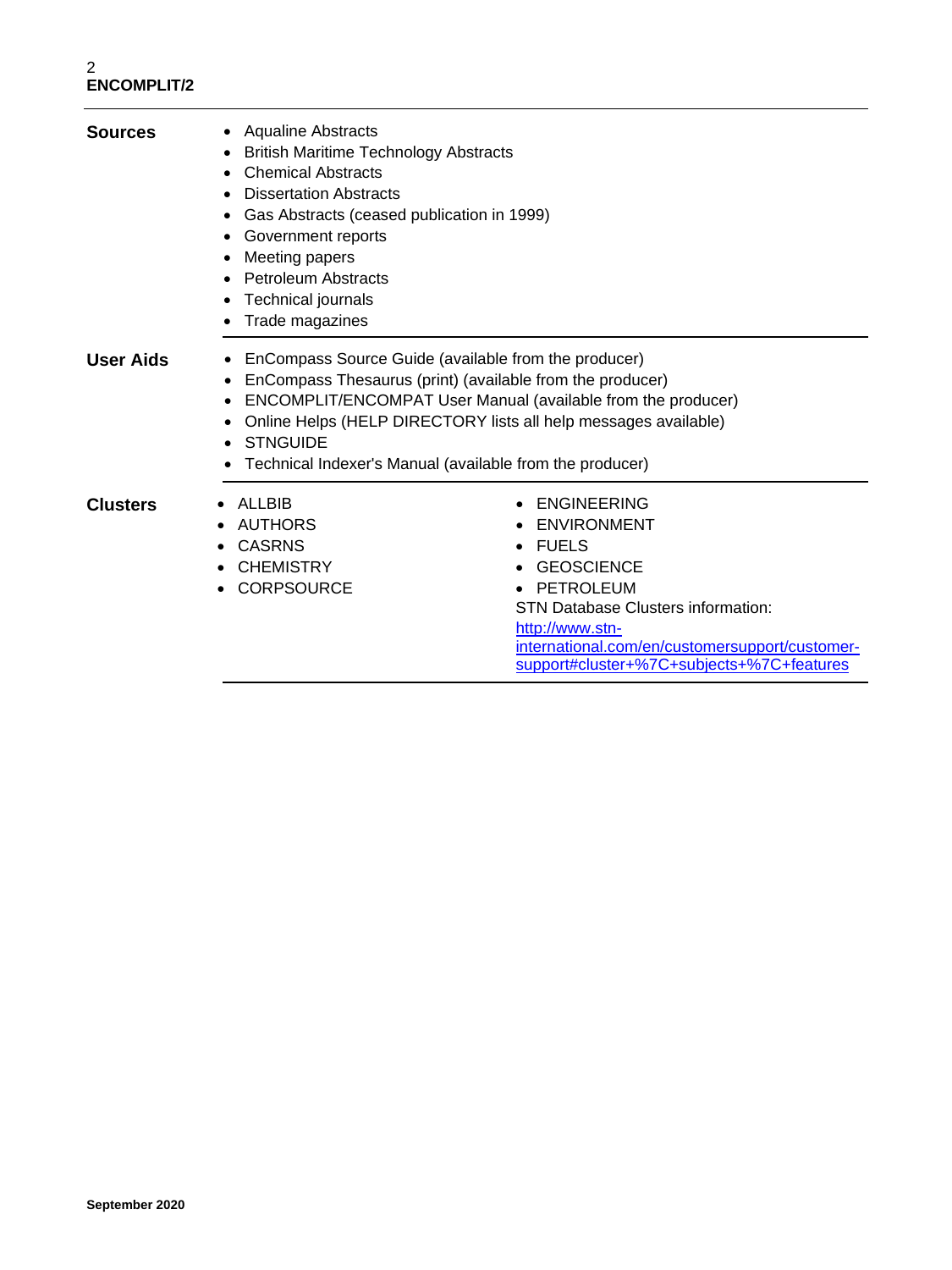## **Search and Display Field Codes**

The fields that allow left truncation and SLART are marked with an asterisk (\*).

| <b>Search Field Name</b>                                                                                                                                                                                                                                         | Search<br>Code                                                                                    | <b>Search Examples</b>                                                                                                                                                                                              | <b>Display</b><br><b>Codes</b>                                                                                                  |
|------------------------------------------------------------------------------------------------------------------------------------------------------------------------------------------------------------------------------------------------------------------|---------------------------------------------------------------------------------------------------|---------------------------------------------------------------------------------------------------------------------------------------------------------------------------------------------------------------------|---------------------------------------------------------------------------------------------------------------------------------|
| Basic Index* (contains single words<br>from the title (TI), abstract (AB),<br>controlled (CT), linked (LT) and<br>supplementary (ST) term fields,<br>assigned controlled (CTA) and<br>manual linked term (LTM) fields, as<br>well as CAS Registry Numbers) (1)   | None (or /BI)                                                                                     | S LUBRICANT#<br>S NATURAL GAS<br>S EXOTHERM? (L) REACTION#<br>S WASTE (S) SPILL<br>S 11104-93-1                                                                                                                     | AB, CT, CTA,<br>LT,LTM, RN,<br>ST, TI                                                                                           |
| Abstract*                                                                                                                                                                                                                                                        | /AB                                                                                               | S DEEP HOLE/AB<br>S ?DRILL?/AB                                                                                                                                                                                      | AB                                                                                                                              |
| <b>Accession Number</b><br>Assigned Template<br>Author (1)<br><b>CAS Registry Number</b><br>Classification Code (2)<br>Controlled Term (3)                                                                                                                       | /AN<br>/ATM<br>/AU<br>/RN<br>/CC<br>/CT                                                           | S 2007:1000?/AN<br>S ATM/FA<br>S ADAMS E/AU<br>S 536-74-3/RN<br>S FOSSIL/CC<br>S MOTOR FUELS/CC<br>S CATALYTIC CRACKING/CT<br>S ETHYLENE-A/CT                                                                       | AN<br><b>ATM</b><br>AU<br>CT, LT, RN<br>CC<br><b>CT</b>                                                                         |
| Controlled Term, Assigned (includes<br>main assigned term) (3)<br>Controlled Word (includes main<br>word)                                                                                                                                                        | /CTA<br>/CW                                                                                       | S ACETIC ACID-P/CT<br>S *EP ADDITIVE/CT<br>S HYDROTREATING/CTA<br>S*GAS OIL/CTA<br>S *GASIFICATION/CW<br>S AROMATIC/CW                                                                                              | <b>CTA</b><br><b>CT</b>                                                                                                         |
| Corporate Source (1,2)<br>Country of Publication                                                                                                                                                                                                                 | /CS<br>/CY                                                                                        | S DOW CHEM?/CS<br>S DE/CY                                                                                                                                                                                           | <b>CS</b><br>CY                                                                                                                 |
| (ISO code and text)<br>Digital Object Identifier<br>Document Number<br>Document Type (code and text)                                                                                                                                                             | /FTDOI<br>/DN<br>/DT (or /TC)                                                                     | S 10.5006/1.3319162/FTDOI<br>S 33F0119/DN<br>S REPORT/DT<br>S L1 AND J/DT                                                                                                                                           | FTDOI, SO<br><b>DN</b><br>DT                                                                                                    |
| E-mail Address (2)<br>Entry Date (4)<br><b>Field Availability</b><br>International Standard (Document)<br>Number (contains CODEN, ISBN,                                                                                                                          | /EML<br>/ED<br>/FA<br>/ISN                                                                        | S J.BREEN?/EML<br>S L7 AND ED>=20010100<br>S AB/FA AND L2<br>S OEMEEM/ISN<br>S 1301-9309/ISN                                                                                                                        | CS, EML<br>ED<br>FA<br>ISN, SO                                                                                                  |
| and ISSN)<br>Journal Title (contains abbrev. and<br>full titles)                                                                                                                                                                                                 | /JT                                                                                               | S 1-56670-084-1/ISN<br>S FUEL CELLS/JT                                                                                                                                                                              | JT, JTA, JTF,<br>SO                                                                                                             |
| Language (code and text)<br><b>Linked Terms</b>                                                                                                                                                                                                                  | /LA<br>/LT                                                                                        | S ENGLISH/LA<br>S EN/LA<br>S (HYDROCARBON (L) C8)/LT                                                                                                                                                                | LA<br>LT.                                                                                                                       |
| Linked Terms, Manual<br>Meeting Date (4)<br>Meeting Location (2)<br>Meeting Organizer (2)<br>Meeting Title (2)<br>Meeting Year (4)<br>Number of Report<br><b>Other Source</b><br>Publication Date (4)<br>Publication Year (4)<br>Publisher (3)<br>References (4) | /LTM<br>/MD<br>/ML<br>/MO<br>/MT<br>/MY<br>/NR<br>/OS<br>/PD<br>/PY<br>/PB<br>/REC (or<br>RE.CNT) | S BENZENE CONTENT/LT<br>S BENZOIC ACID-P/LTM<br>S 20081005/MD<br>S FL/ML<br>S COMBUSTION/MO<br>S ENVIRONMENT?/MT<br>S 2008/MY<br>S ENV/NR<br>S CA/OS<br>S 20010000/PD<br>S 1998-2001/PY<br>S SPRINGER/PB<br>S 8/REC | <b>LTM</b><br>SO, MD<br>SO, ML<br>SO, MO<br>SO, MT<br>SO, MY<br><b>NR</b><br><b>OS</b><br>PD, SO<br>PY, SO<br>PB, SO<br>SO, REC |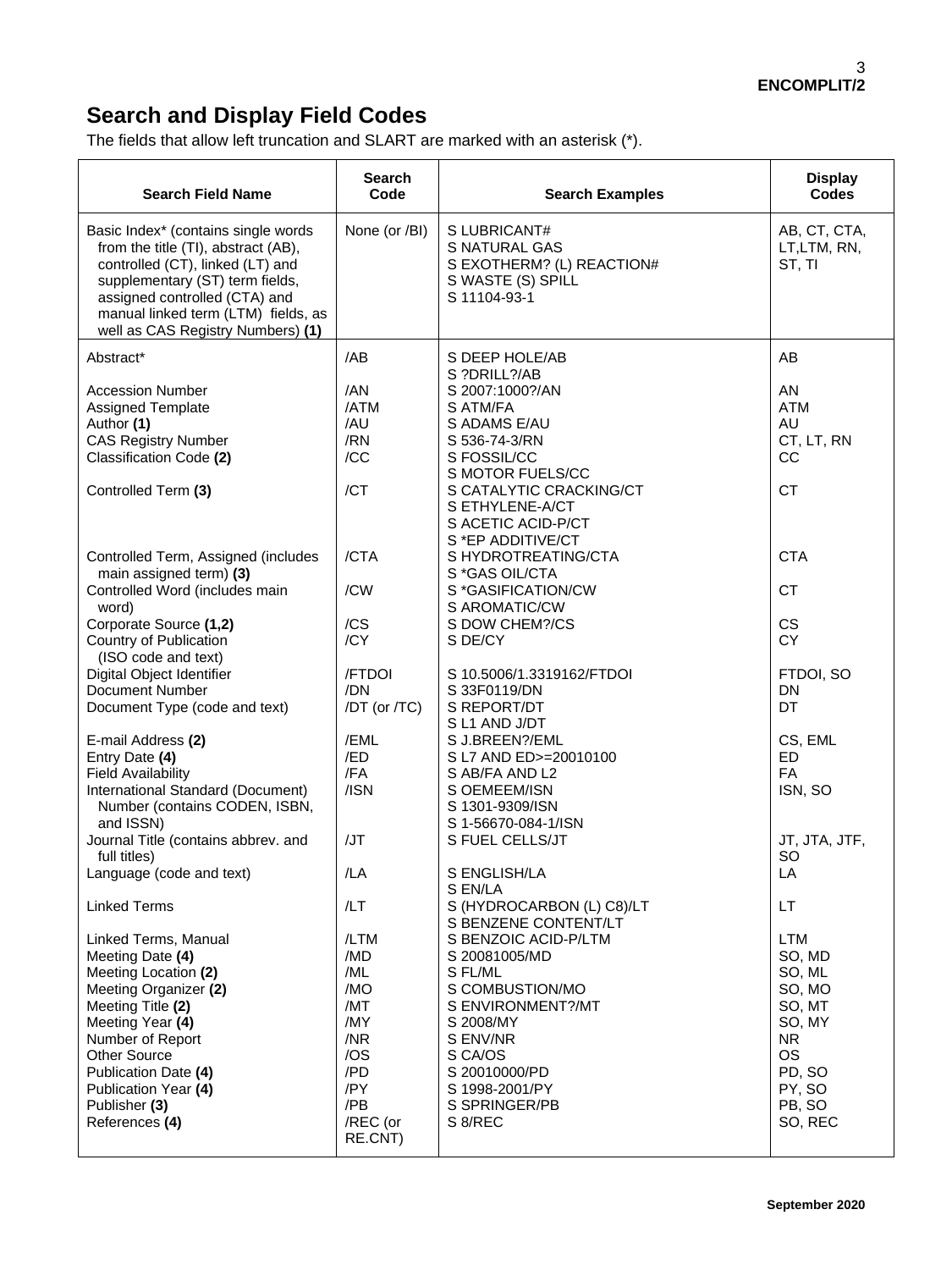## **Search and Display Field Codes (cont'd)**

| <b>Search Field Name</b>                                                                                                                                            | <b>Search</b><br>Code | <b>Search Examples</b>                                                                          | <b>Display</b><br><b>Codes</b> |
|---------------------------------------------------------------------------------------------------------------------------------------------------------------------|-----------------------|-------------------------------------------------------------------------------------------------|--------------------------------|
| Source (contains journal title,<br>collation information (volume, issue,<br>pagination), publication date,<br>meeting information, ISBN, ISSN,<br>CODEN, and FTDOI) | /SO                   | S 0016-4844/SO<br>S (SAE AND MEETING AND 1997)/SO<br>S INDUSTRIAL CHEMISTRY/SO<br>S 0-915825/SO | SO.                            |
| Summary Language<br>(ISO code and text)                                                                                                                             | /SL                   | S ENGLISH/SL                                                                                    | SL                             |
| Supplementary Term <sup>*</sup> (2)                                                                                                                                 | /ST                   | S HC-22 ZEOLITE/ST<br>S CATALYST PRODUCTS/ST                                                    | <b>ST</b>                      |
| <b>Template Description</b>                                                                                                                                         | /TD                   | S LANTHANUM/TD                                                                                  | TD                             |
| Title*                                                                                                                                                              | /TΙ                   | S FLUE GAS?/TI                                                                                  | ΤI                             |
| Update Date (4)                                                                                                                                                     | /UP                   | S L7 AND UP>=20010201                                                                           | ED                             |
| Uniform Resource Locator                                                                                                                                            | /URL                  | S "HTTP://WWW2.PETROBRAS.COM.BR/<br>TECNOLOGIA/INGLES/CENTRO_CENPES/B<br>472.STM"/URL           | URL                            |

**(1)** For recent records, authors and organizations may be searched jointly using (P) proximity.

**(2)** Search with implied (S) proximity is available in this field.

**(3)** Search for controlled terms as reactants by appending -A; as products by appending -P; as major terms by prefixing terms with \*.

**(4)** Numeric search field that may be searched with numeric operators or ranges.

## **DISPLAY and PRINT Formats**

Any combination of formats may be used to display or print answers. Multiple codes must be separated by spaces or commas, e.g., D L3 1-10 AN, TI, OS. The fields are displayed or printed in the order requested.

Hit-term highlighting is available in all fields except AU, CS, ATM and TD. Highlighting must be ON during SEARCH to use HIT, KWIC, and OCC.

| Format         | <b>Content</b>                           | <b>Examples</b>    |
|----------------|------------------------------------------|--------------------|
| AB             | Abstract                                 | D 1-3 AB           |
| AN             | <b>Accession Number</b>                  | <b>DL45AN</b>      |
| ATM            | <b>Assigned Template</b>                 | D ATM              |
| AU             | Author                                   | D 1,9-12 AU        |
| CC             | <b>Classification Code</b>               | D 7 CC             |
| <b>CS</b>      | Corporate Source                         | D <sub>L7</sub> CS |
| <b>CT</b>      | <b>Controlled Term</b>                   | D 1-4 CT           |
| <b>CTA (1)</b> | Controlled Term, Assigned                | D CTA              |
| CY.            | Country of Publication                   | D CY               |
| <b>DN</b>      | Document Number                          | D 1-5, 8 DN        |
| DT (TC)        | Document Type                            | D DT               |
| ED.            | <b>Entry Date</b>                        | D ED               |
| EML(1)         | E-mail Address                           | D EML              |
| FA.            | <b>Field Availability</b>                | D FA               |
| FTDOI(1)       | Digital Object Identifier                | <b>D FTDOI</b>     |
| ISN(1)         | International Standard (Document) Number | D ISN              |
| JT (1)         | Journal Title                            | D JT               |
| <b>JTA (1)</b> | Journal Title, Abbreviated               | D JTA              |
| <b>JTF</b> (1) | Journal Title, Full                      | D JTF              |
| LA             | Language                                 | D 1-10 LA          |
| LT.            | <b>Linked Terms</b>                      | <b>DLT</b>         |
| <b>LTM</b>     | Linked Terms, Manual                     | D 1-3,5 LTM        |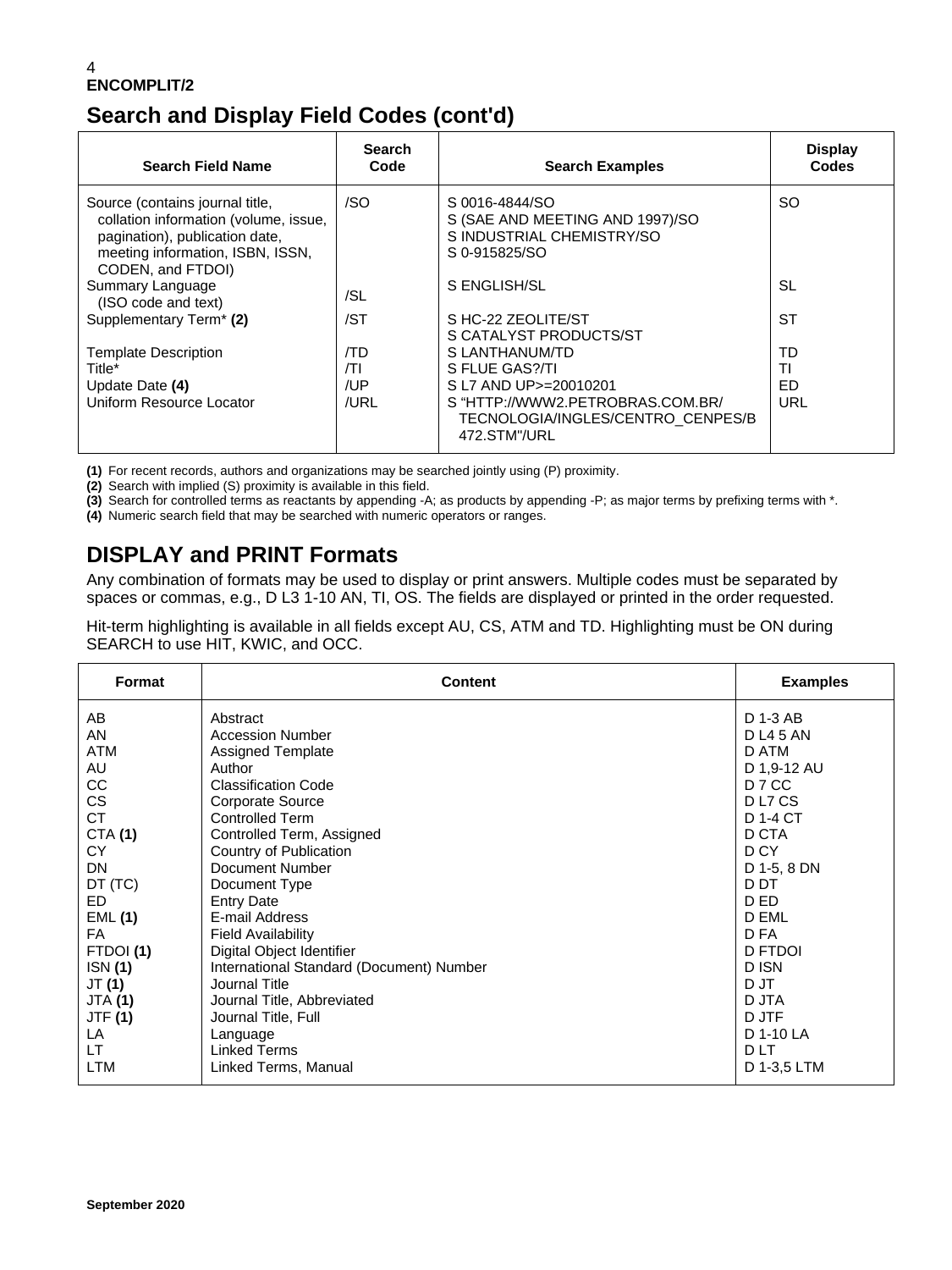| Format                                                                                                                                                                                                | <b>Content</b>                                                                                                                                                                                                                                                                                                                                                                                                                                                                                                                                                                                  | <b>Examples</b>                                                                                                                                                           |
|-------------------------------------------------------------------------------------------------------------------------------------------------------------------------------------------------------|-------------------------------------------------------------------------------------------------------------------------------------------------------------------------------------------------------------------------------------------------------------------------------------------------------------------------------------------------------------------------------------------------------------------------------------------------------------------------------------------------------------------------------------------------------------------------------------------------|---------------------------------------------------------------------------------------------------------------------------------------------------------------------------|
| MD (1)                                                                                                                                                                                                | <b>Meeting Date</b>                                                                                                                                                                                                                                                                                                                                                                                                                                                                                                                                                                             | D MD; D SO                                                                                                                                                                |
| ML(1)                                                                                                                                                                                                 | <b>Meeting Location</b>                                                                                                                                                                                                                                                                                                                                                                                                                                                                                                                                                                         | D ML; D SO                                                                                                                                                                |
| MO(1)                                                                                                                                                                                                 | <b>Meeting Organizer</b>                                                                                                                                                                                                                                                                                                                                                                                                                                                                                                                                                                        | D MO; D SO                                                                                                                                                                |
| MT (1)                                                                                                                                                                                                | <b>Meeting Title</b>                                                                                                                                                                                                                                                                                                                                                                                                                                                                                                                                                                            | D MT; D SO                                                                                                                                                                |
| MY (1)                                                                                                                                                                                                | <b>Meeting Year</b>                                                                                                                                                                                                                                                                                                                                                                                                                                                                                                                                                                             | D MY; D SO                                                                                                                                                                |
| N <sub>R</sub>                                                                                                                                                                                        | Number of Report                                                                                                                                                                                                                                                                                                                                                                                                                                                                                                                                                                                | D NR                                                                                                                                                                      |
| <b>OS</b>                                                                                                                                                                                             | <b>Other Source</b>                                                                                                                                                                                                                                                                                                                                                                                                                                                                                                                                                                             | D 2,5 OS                                                                                                                                                                  |
| PB(1)                                                                                                                                                                                                 | <b>Publisher</b>                                                                                                                                                                                                                                                                                                                                                                                                                                                                                                                                                                                | D <sub>PB</sub>                                                                                                                                                           |
| PD (1)                                                                                                                                                                                                | <b>Publication Date</b>                                                                                                                                                                                                                                                                                                                                                                                                                                                                                                                                                                         | D PD                                                                                                                                                                      |
| PY (1)                                                                                                                                                                                                | <b>Publication Year</b>                                                                                                                                                                                                                                                                                                                                                                                                                                                                                                                                                                         | D PY                                                                                                                                                                      |
| <b>REC (1)</b>                                                                                                                                                                                        | References                                                                                                                                                                                                                                                                                                                                                                                                                                                                                                                                                                                      | D REC                                                                                                                                                                     |
| <b>RN</b>                                                                                                                                                                                             | <b>CAS Registry Number</b>                                                                                                                                                                                                                                                                                                                                                                                                                                                                                                                                                                      | D 1-5 RN                                                                                                                                                                  |
| <b>SL</b>                                                                                                                                                                                             | Summary Language                                                                                                                                                                                                                                                                                                                                                                                                                                                                                                                                                                                | D <sub>SL</sub>                                                                                                                                                           |
| SO                                                                                                                                                                                                    | Source                                                                                                                                                                                                                                                                                                                                                                                                                                                                                                                                                                                          | D SO L3 1 3                                                                                                                                                               |
| <b>ST</b>                                                                                                                                                                                             | <b>Supplementary Term</b>                                                                                                                                                                                                                                                                                                                                                                                                                                                                                                                                                                       | D 1-2 ST                                                                                                                                                                  |
| TD                                                                                                                                                                                                    | <b>Template Description</b>                                                                                                                                                                                                                                                                                                                                                                                                                                                                                                                                                                     | D TD L4                                                                                                                                                                   |
| TI                                                                                                                                                                                                    | Title                                                                                                                                                                                                                                                                                                                                                                                                                                                                                                                                                                                           | D <sub>TI</sub>                                                                                                                                                           |
| UP                                                                                                                                                                                                    | <b>Update Date</b>                                                                                                                                                                                                                                                                                                                                                                                                                                                                                                                                                                              | D UP                                                                                                                                                                      |
| URL                                                                                                                                                                                                   | Uniform Resource Locator                                                                                                                                                                                                                                                                                                                                                                                                                                                                                                                                                                        | D URL                                                                                                                                                                     |
| <b>ABS</b><br><b>ALL</b><br><b>ALLT</b><br><b>BIB</b><br><b>DALL</b><br><b>IALL</b><br><b>IALLT</b><br><b>IBIB</b><br><b>IND</b><br>SCAN (2)<br>TRIAL (TRI,<br>SAM, SAMPLE,<br>FREE)<br><b>TRIALT</b> | AN, AB<br>AN, DN, TI, AU, CS, NR, SO, OS, CY, DT, LA, SL, ED, AB, CC, CT, ST, RN, LT,<br><b>ATM</b><br>AN, DN, TI, AU, CS, NR, SO, OS, CY, DT, LA, SL, ED, AB, CC, CT, ST, RN,<br>LTM, ATM<br>AN, DN, TI, AU, CS, NR, SO, OS, CY, DT, LA, SL, ED (BIB is the default)<br>ALL, delimited for post processing<br>ALL, indented with text labels<br>ALLT, indented with text labels<br>BIB, indented with text labels<br>AN, CC, CT, ST, RN, LT, ATM<br>AN, TI, CC, CT, ST, RN, LT, ATM (random display, no answer numbers)<br>AN, TI, CC, CT, ST, RN, LT, ATM<br>AN, TI, CC, CT, ST, RN, LTM, ATM | D L3 1-5 ABS<br>D 3 ALL<br>D 2 ALLT<br>D 1,8-10 BIB<br><b>D DALL</b><br><b>DIALL</b><br><b>DIALLT</b><br>D IBIB<br>D L2 1-20 IND<br>D SCAN<br>D 1- TRIAL<br>D 1-15 TRIALT |
| <b>HIT</b>                                                                                                                                                                                            | Fields containing hit terms                                                                                                                                                                                                                                                                                                                                                                                                                                                                                                                                                                     | D HIT NOH                                                                                                                                                                 |
| KWIC                                                                                                                                                                                                  | Hit terms with 20 words on either side (KeyWord-In-Context)                                                                                                                                                                                                                                                                                                                                                                                                                                                                                                                                     | D 1-5 KWIC                                                                                                                                                                |
| <b>OCC</b>                                                                                                                                                                                            | Number of occurrences of hit terms and fields in which they occur                                                                                                                                                                                                                                                                                                                                                                                                                                                                                                                               | D OCC                                                                                                                                                                     |

# **DISPLAY and PRINT Formats (cont'd)**

**(1)** Custom display only.

**(2)** SCAN must be specified on the command line, i.e., D SCAN or DISPLAY SCAN.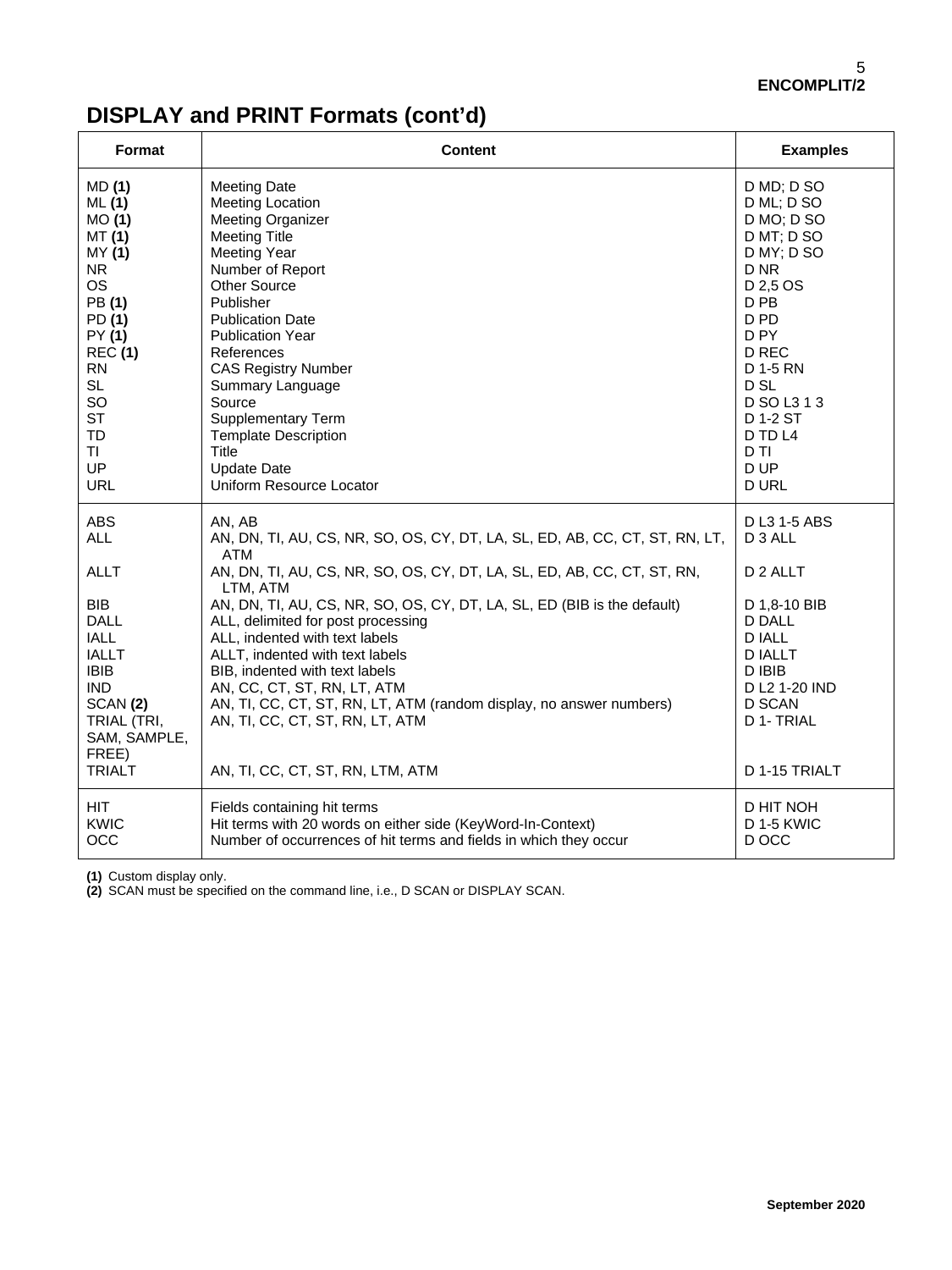## **SELECT, ANALYZE, and SORT Fields**

The SELECT command is used to create E-numbers containing terms taken from the specified field in an answer set.

The ANALYZE command is used to create an L-number containing terms taken from the specified field in an answer set.

The SORT command is used to rearrange the search results in either alphabetic or numeric order of the specified field(s).

| <b>Field Name</b>                           | <b>Field Code</b> | <b>ANALYZE/</b><br>SELECT(1) | <b>SORT</b>  |
|---------------------------------------------|-------------------|------------------------------|--------------|
| Abstract                                    | AB                | Υ                            | Y            |
| <b>Accession Number</b>                     | AN                | Y                            | Υ            |
| Author                                      | AU                | Y                            | Υ            |
| <b>CAS Registry Number</b>                  | <b>RN</b>         | Υ                            | Y            |
| Citation                                    | <b>CIT</b>        | Y(2,3)                       | $\mathsf{N}$ |
| <b>Classification Code</b>                  | CC                | Υ                            | Υ            |
| <b>CODEN</b>                                | <b>CODEN</b>      | N                            | Υ            |
| <b>Controlled Term</b>                      | CT.               | Υ                            | Υ            |
| Controlled Term, Assigned                   | <b>CTA</b>        | Y                            | Υ            |
| Corporate Source                            | <b>CS</b>         | Y                            | Υ            |
| Country of Publication                      | <b>CY</b>         | Y                            | Υ            |
| Digital Object Identifier                   | <b>FTDOI</b>      | N                            | Υ            |
| Document Number                             | DN                | Y                            | Υ            |
| Document Type                               | DT (TC)           | Y                            | Υ            |
| E-mail Address                              | <b>EML</b>        | Y                            | Υ            |
| <b>Entry Date</b>                           | <b>ED</b>         | Υ                            | Υ            |
| International Standard Book Number          | <b>ISBN</b>       | N                            | Υ            |
| International Standard (Document) Number    | <b>ISN</b>        | Y(4)                         | Y            |
| <b>International Standard Serial Number</b> | <b>ISSN</b>       | N                            | Υ            |
| Journal Title                               | JT                | Y                            | Υ            |
| Journal Title, Abbreviated                  | <b>JTA</b>        | Y(5)                         | Υ            |
| Journal Title, Full                         | <b>JTF</b>        | Y(5)                         | Υ            |
| Language                                    | LA                | Y                            | Υ            |
| <b>Linked Terms</b>                         | LT.               | Y                            | Υ            |
| Linked Terms, Manual                        | LTM               | Y                            | Υ            |
| <b>Meeting Date</b>                         | MD                | Υ                            | Υ            |
| <b>Meeting Location</b>                     | ML                | Y                            | Υ            |
| <b>Meeting Organizer</b>                    | <b>MO</b>         | Y                            | Υ            |
| <b>Meeting Title</b>                        | МT                | Y                            | Υ            |
| <b>Meeting Year</b>                         | MY                | Y                            | Υ            |
| Number of Report                            | NR.               | Y                            | Υ            |
| <b>Other Source</b>                         | <b>OS</b>         | Y                            | Υ            |
| <b>Publication Date</b>                     | PD                | Υ                            | Υ            |
| <b>Publication Year</b>                     | PY.               | Y                            | Υ            |
| References                                  | <b>REC</b>        | Y                            | Υ            |
| Source                                      | SO                | Y(6)                         | Υ            |
| Summary Language                            | <b>SL</b>         | Y                            | Υ            |
| <b>Supplementary Term</b>                   | <b>ST</b>         | Y                            | Υ            |
| <b>Template Description</b>                 | <b>TD</b>         | Y                            | Υ            |
| Title                                       | TI                | Y (default)                  | Υ            |
| <b>Update Date</b>                          | UP                | Υ                            | Υ            |
| Uniform Resource Locator                    | URL               | Υ                            | Y            |

**(1)** HIT may be used to restrict terms extracted to terms that match the search expression used to create the answer set, e.g., SEL HIT RN.

**(2)** SELECT HIT and ANALYZE HIT are not valid with this field.

**(3)** Extracts first author, publication year, volume, and first page with a truncation symbol appended and with /RE appended to the terms created by SELECT.

**(4)** Selects CODEN, ISBN, and ISSN with /ISN appended to the terms created by SELECT.

**(5)** Appends /JT to the terms created by SELECT.

**(6)** Selects CODEN, ISBN, and ISSN with /SO appended to the terms created by SELECT.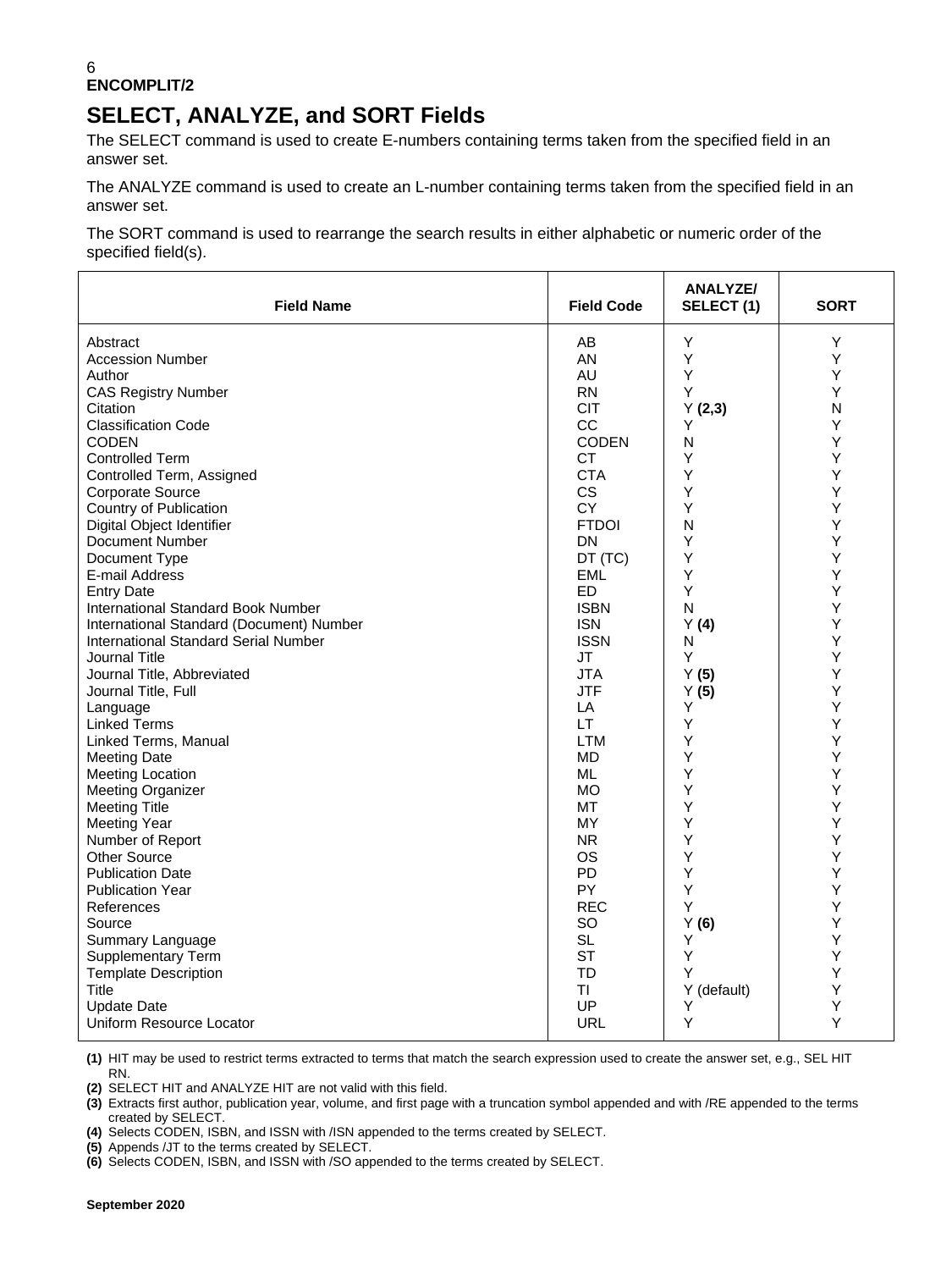## **Sample Record**

|          | <b>DISPLAY BIB</b>                                                                                                                                                                                                                                                                                   |
|----------|------------------------------------------------------------------------------------------------------------------------------------------------------------------------------------------------------------------------------------------------------------------------------------------------------|
| AN       | 2009:21325<br>ENCOMPLIT                                                                                                                                                                                                                                                                              |
| DN       | L200921415                                                                                                                                                                                                                                                                                           |
| TΙ       | The study and application of low-damage and massive hydraulic fracturing<br>technique in tight gas formations with high temperature and high pressure                                                                                                                                                |
| AU       | Qun L. (1); Jiang T. (2); Yun X. (3); Ding Y. (3); Lu Y. (3); Bo C. (3); Shu<br>$Y.$ (3); Duan $Y.$ (3)                                                                                                                                                                                              |
| CS       | (1) Research Institute of Petroleum Exploration and Development-Lang Fang<br>Branch, PetroChina,                                                                                                                                                                                                     |
|          | (2) Institute of Porous Flow and Fluid Mechanics, CAS and Research<br>Institute of Petroleum Exploration and Development-Lang Fang Branch,<br>PetroChina,                                                                                                                                            |
|          | (3) Research Institute of Petroleum Exploration and Development,<br>PetroChina,                                                                                                                                                                                                                      |
| NR       | SPE 114303                                                                                                                                                                                                                                                                                           |
| SO       | SPE Gas Technology Symposium Proceedings; Society of Petroleum Engineers<br>- SPE Gas Technology Symposium (2008), Volume 1, pp. 146-158, 10 tables<br>and 11 graphs, 2 refs.                                                                                                                        |
|          | Published by: Society of Petroleum Engineers (SPE), P.O. Box 833836, TX<br>75083-3836, Richardson, United States of America                                                                                                                                                                          |
|          | Conference: SPE Gas Technology Symposium, Calgary, AB, Canada, 17 Jun<br>$2008 - 19$ Jun 2008                                                                                                                                                                                                        |
| СY       | United States of America                                                                                                                                                                                                                                                                             |
| DT       | Conference; (Conference Paper)                                                                                                                                                                                                                                                                       |
| LA       | English                                                                                                                                                                                                                                                                                              |
| SL       | English                                                                                                                                                                                                                                                                                              |
| ED       | Entered STN: 23 Nov 2009                                                                                                                                                                                                                                                                             |
|          | Last updated on STN: 25 Aug 2011                                                                                                                                                                                                                                                                     |
| AΝ<br>DN | DISPLAY ALL<br>2006:23186<br>ENCOMPLIT<br>L200623189                                                                                                                                                                                                                                                 |
| TΙ       | Heavy metal and arsenic content in seabirds affected by the Prestige oil<br>spill on the Galician coast (NW Spain)                                                                                                                                                                                   |
| AU       | Perez-Lopez M.(1); Cid F.(1); Oropesa A.L.(1); Fidalgo L.E.(1); Beceiro<br>$A.L.(1);$ Soler $F.(1)$                                                                                                                                                                                                  |
|          | Correspondence(s): Perez-Lopez M. (1)                                                                                                                                                                                                                                                                |
| CS       | (1) Toxicology Area, Faculty of Veterinary Medicine (UEX), Avda de la<br>Universidad s/n, 10071 Caceres, Spain                                                                                                                                                                                       |
| SO       | EMAIL: marcospl@unex.es<br>Science of The Total Environment (2006), Volume 359, Number 1-3, pp.<br>$209 - 220$                                                                                                                                                                                       |
|          | ISSN 0048-9697<br>Secondary Source: Aqualine Abstracts (2006), Volume 22, Number 4, 06-5961                                                                                                                                                                                                          |
|          | ISSN: 0263-5534                                                                                                                                                                                                                                                                                      |
| ОS<br>DT | Aqualine Abstr. 06-5961<br>Journal; (Abstract Report)                                                                                                                                                                                                                                                |
| LA       | English                                                                                                                                                                                                                                                                                              |
| SL       | English                                                                                                                                                                                                                                                                                              |
| ED       | Entered STN: 2 Oct 2006                                                                                                                                                                                                                                                                              |
|          | Last updated on STN: 24 Aug 2011                                                                                                                                                                                                                                                                     |
| ΑВ       |                                                                                                                                                                                                                                                                                                      |
|          | Seabirds are top consumers in marine foodchains which offer opportunities<br>to detect and assess the toxicological effects of different inorganic<br>elements on the marine ecosystem. In order to provide baseline data<br>concerning trace element levels in seabird species from NW Spain, zinc, |

 copper, arsenic, chromium, lead, cadmium and mercury concentrations were analyzed in liver of three different seabird species (common guillemot, Atlantic puffin and razorbill) affected by the Prestige oil spill in September 2002 on the Galician coast. In general, with the exception of mercury, levels of all the analyzed elements were similar or lower in comparison with those reported for the same species in other Atlantic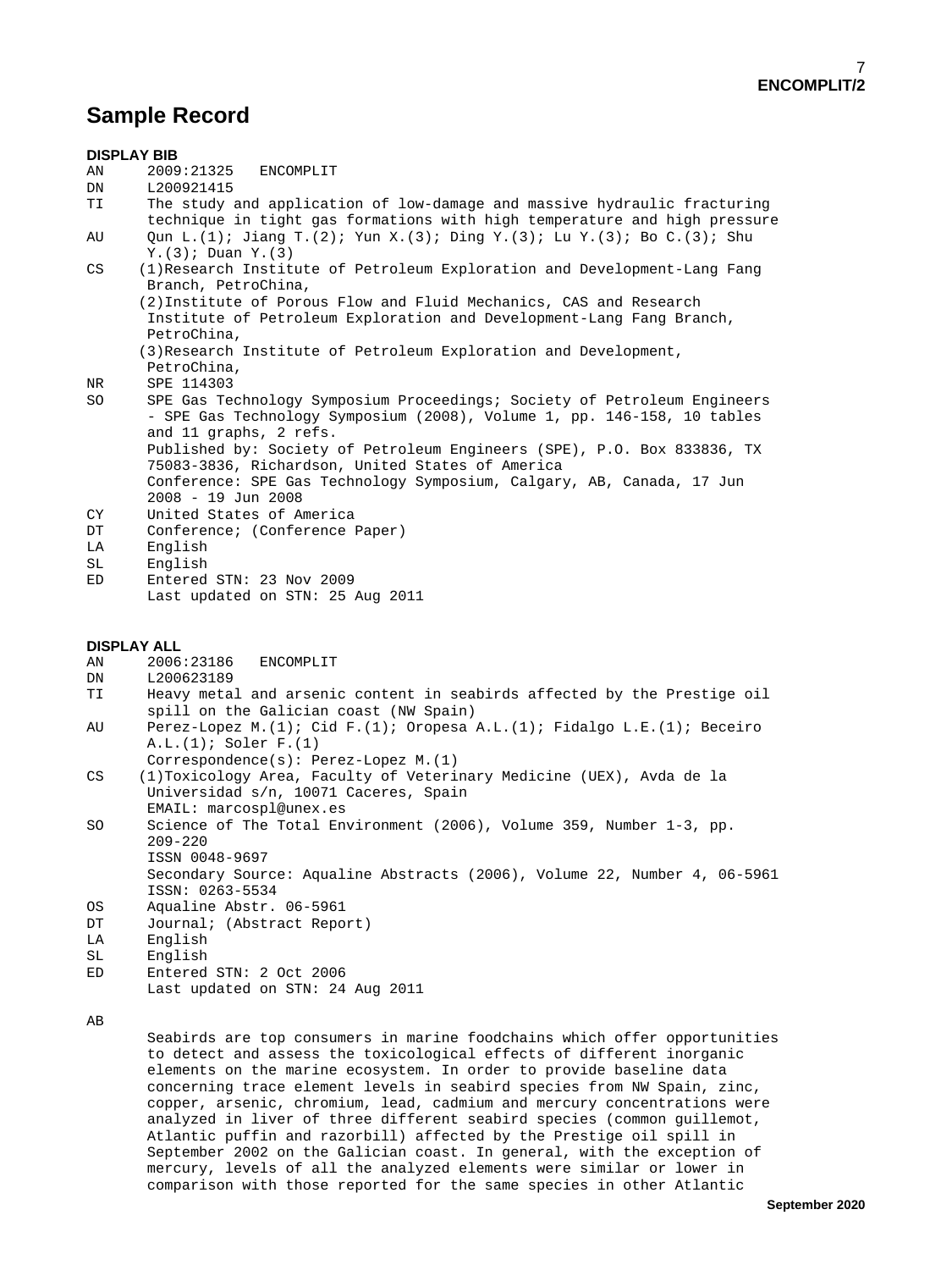areas, and did not exceed levels indicative of increased environmental

- exposure.<br>CC Animals; CC Animals; Health and Environment; Pollution Effects
- ABSTRACT; ANALYTICAL METHOD; \*ANIMAL; ARSENIC; ATLANTIC OCEAN; \*BIRD; CADMIUM; CHROMIUM; CHROMIUM CONTENT; COASTAL AREA; COMPOSITION; COMPOUNDS; CONSUMER; COPPER; ECONOMIC FACTOR; ECOSYSTEM; ENVIRONMENTAL IMPACT; EUROPE; EXPOSURE; GROUP IB; GROUP IIB; GROUP IVA; GROUP VA; GROUP VIB; HEALTH/DISEASE; HEAVY METAL; LEAD; LEAD CONTENT; LIVER; MARINE; MERCURY; METAL CONTENT; MONITORING; OCEAN; \*OIL SPILL; \*OIL WASTE; POLLUTANT; \*POLLUTION; \*RISK ASSESSMENT; SPAIN; \*SPILL; TOXIC EFFECT; TRANSITION METAL; \*WASTE MATERIAL; WATER POLLUTANT; \*WATER POLLUTION; ZINC<br>LT ARSEI
- ARSENIC; COMPOUNDS; GROUP VA; POLLUTANT; WASTE MATERIAL; WATER POLLUTANT ANIMAL; BIRD; MARINE OIL SPILL; OIL WASTE; POLLUTANT; SPILL; WASTE MATERIAL; WATER POLLUTANT CADMIUM; COMPOUNDS; GROUP IIB; HEAVY METAL; POLLUTANT; TRANSITION METAL; WASTE MATERIAL; WATER POLLUTANT CHROMIUM; COMPOUNDS; GROUP VIB; HEAVY METAL; POLLUTANT; TRANSITION METAL; WASTE MATERIAL; WATER POLLUTANT COMPOUNDS; COPPER; GROUP IB; HEAVY METAL; POLLUTANT; TRANSITION METAL; WASTE MATERIAL; WATER POLLUTANT COMPOUNDS; GROUP IVA; HEAVY METAL; LEAD; POLLUTANT; WASTE MATERIAL; WATER POLLUTANT COMPOUNDS; GROUP IIB; HEAVY METAL; MERCURY; POLLUTANT; TRANSITION METAL; WASTE MATERIAL; WATER POLLUTANT COMPOUNDS; GROUP IIB; HEAVY METAL; POLLUTANT; TRANSITION METAL; WASTE
- MATERIAL; WATER POLLUTANT; ZINC<br>ATM Template available in the TD for Template available in the TD format

### **DISPLAY IALLT**

| ACCESSION NUMBER: | 2006:23186<br>ENCOMPLIT                                                                                    |
|-------------------|------------------------------------------------------------------------------------------------------------|
| DOCUMENT NUMBER:  | L200623189                                                                                                 |
| TITLE:            | Heavy metal and arsenic content in seabirds affected by                                                    |
|                   | the Prestige oil spill on the Galician coast (NW Spain)                                                    |
| SOURCE:           | Science of The Total Environment (2006), Volume 359,                                                       |
|                   | Number 1-3, pp. 209-220                                                                                    |
|                   | ISSN 0048-9697                                                                                             |
|                   | Secondary Source: Aqualine Abstracts (2006), Volume 22,                                                    |
|                   | Number 4, 06-5961                                                                                          |
|                   | ISSN: 0263-5534                                                                                            |
| OTHER SOURCE:     | Aqualine Abstr. 06-5961                                                                                    |
| DOCUMENT TYPE:    | Journal; (Abstract Report)                                                                                 |
| LANGUAGE:         | English                                                                                                    |
| SUMMARY LANGUAGE: | English                                                                                                    |
| ENTRY DATE:       | Entered STN: 2 Oct 2006                                                                                    |
|                   | Last updated on STN: 24 Aug 2011                                                                           |
| ABSTRACT:         |                                                                                                            |
|                   | Seabirds are top consumers in marine foodchains which                                                      |
|                   | offer opportunities to detect and assess the                                                               |
|                   | toxicological effects of different inorganic elements on                                                   |
|                   | the marine ecosystem. In order to provide baseline data                                                    |
|                   | concerning trace element levels in seabird species from                                                    |
|                   | NW Spain, zinc, copper, arsenic, chromium, lead, cadmium                                                   |
|                   | and mercury concentrations were analyzed in liver of                                                       |
|                   | three different seabird species (common quillemot,                                                         |
|                   | Atlantic puffin and razorbill) affected by the Prestige                                                    |
|                   | oil spill in September 2002 on the Galician coast. In                                                      |
|                   | general, with the exception of mercury, levels of all                                                      |
|                   | the analyzed elements were similar or lower in                                                             |
|                   | comparison with those reported for the same species in                                                     |
|                   | other Atlantic areas, and did not exceed levels                                                            |
|                   | indicative of increased environmental exposure.<br>ABSTRACT; ANALYTICAL METHOD; *ANIMAL; ARSENIC; ATLANTIC |
| CONTROLLED TERM:  | OCEAN; *BIRD; CADMIUM; CHROMIUM; CHROMIUM CONTENT;                                                         |
|                   | COASTAL AREA; COMPOSITION; COMPOUNDS; CONSUMER; COPPER;                                                    |
|                   |                                                                                                            |